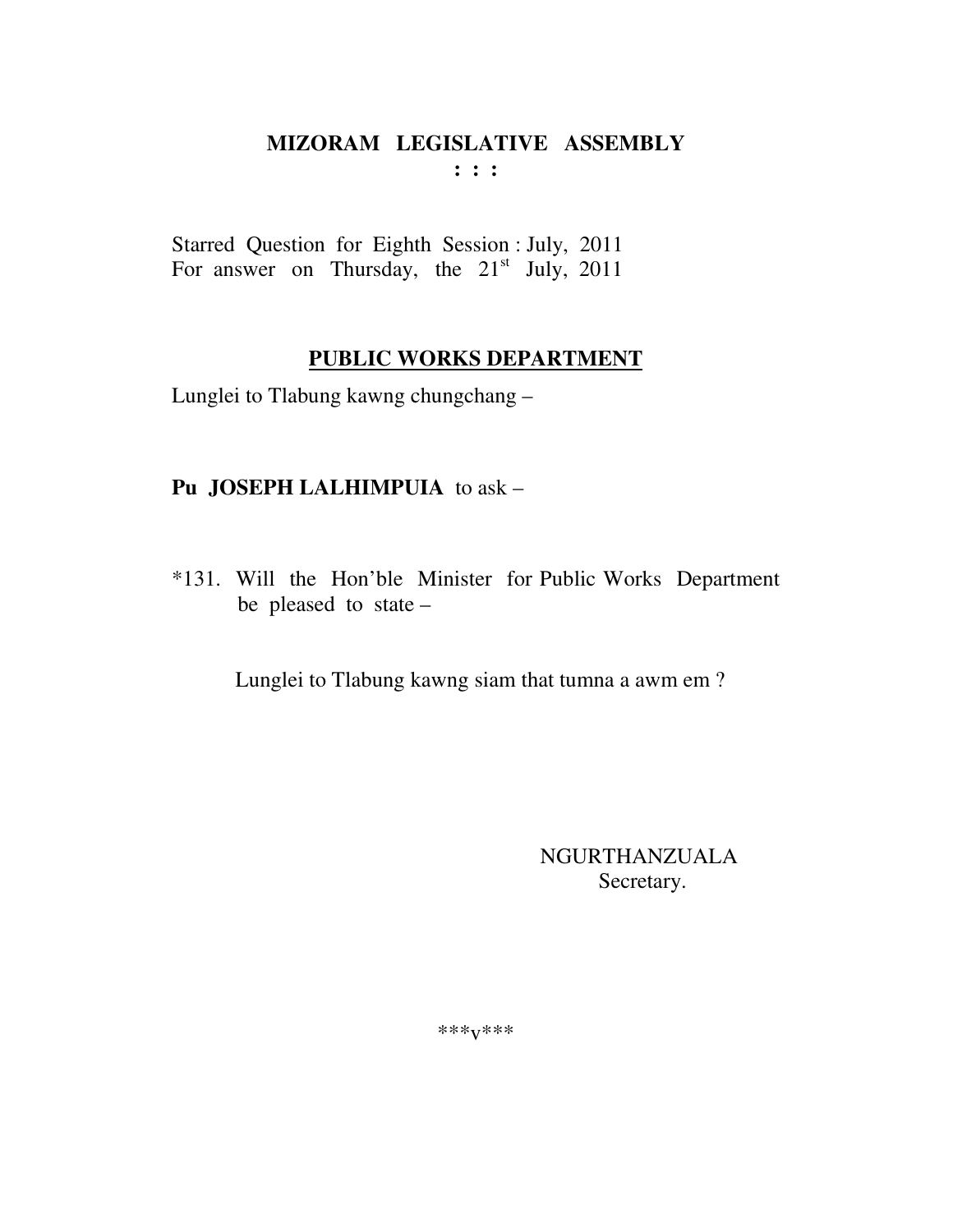Starred Question for Eighth Session : July, 2011 For answer on Thursday, the  $21<sup>st</sup>$  July, 2011

## PLANNING AND PROGRAMME IMPLEMENTATION **DEPARTMENT**

Performance Budget chungchang -

## Pu K. LIANTLINGA to ask -

- \*132. Will the Hon'ble Minister for Planning and Programme Implementation Department be pleased to state -
	- (a) Kan Sawrkar hian Performance Budget hi kal pui tak tak tawh em? a tum
	- (b) Assembly Budget Session-ah Performance Report, Work Programme leh Annual Report an the hlut thei tawh angem?

**NGURTHANZUALA** Secretary.

 $***V***$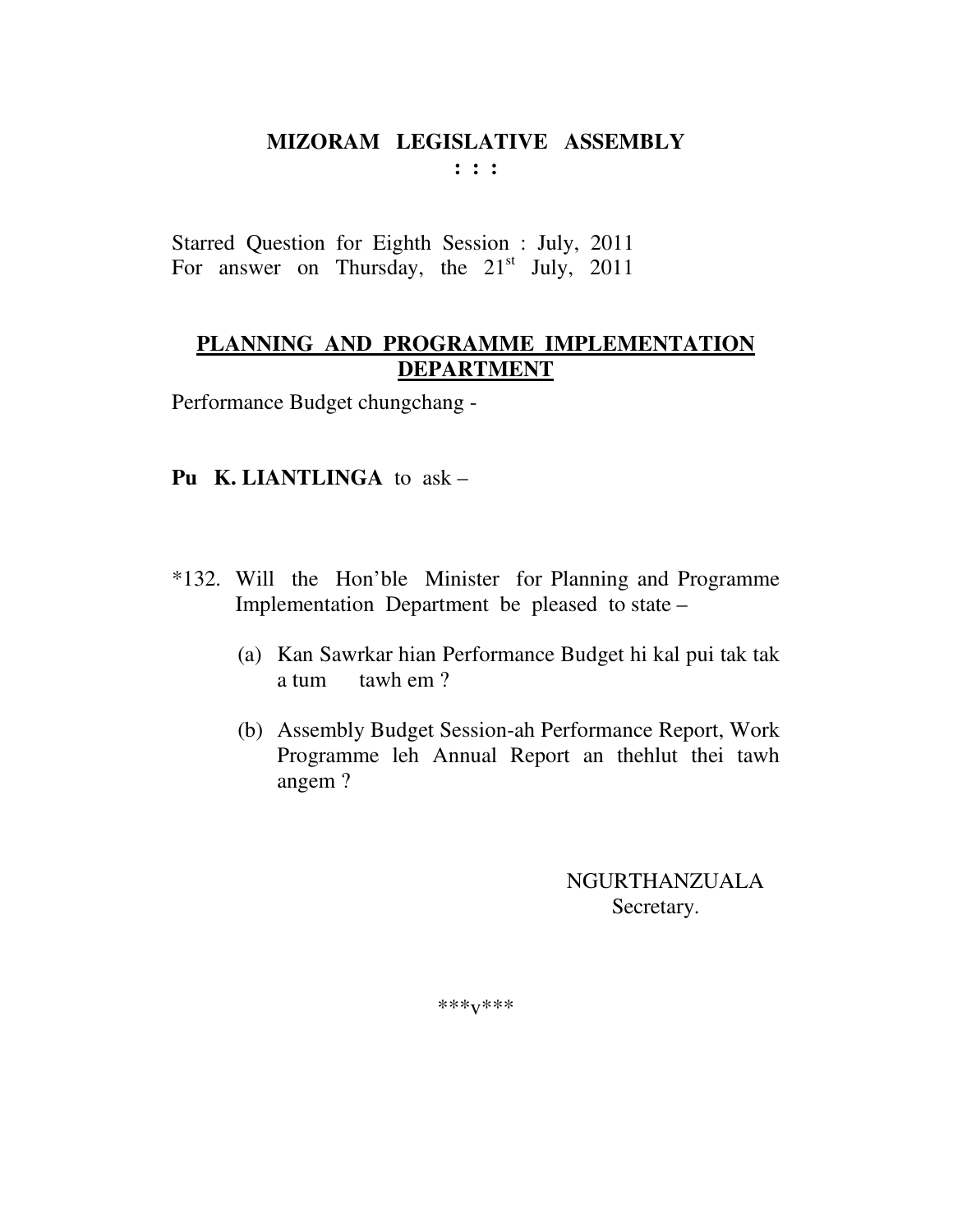Starred Question for Eighth Session : July, 2011. For answer on Thursday, the  $21<sup>st</sup>$  July, 2011.

### **VIGILANCE DEPARTMENT**

Vigilance Commission din chungchang

# **Pu B. LALTHLENGLIANA** to ask – **Pu LALTHANSANGA**

- \*133. Will the Hon'ble Minister for Vigilance Department be pleased to state–
	- a) Kan Sorkar-in Vigilance Commission din a tumna kha engtin nge a kal zel?
	- b) Engtikah nge din anih ang?

NGURTHANZUALA Secretary

...st…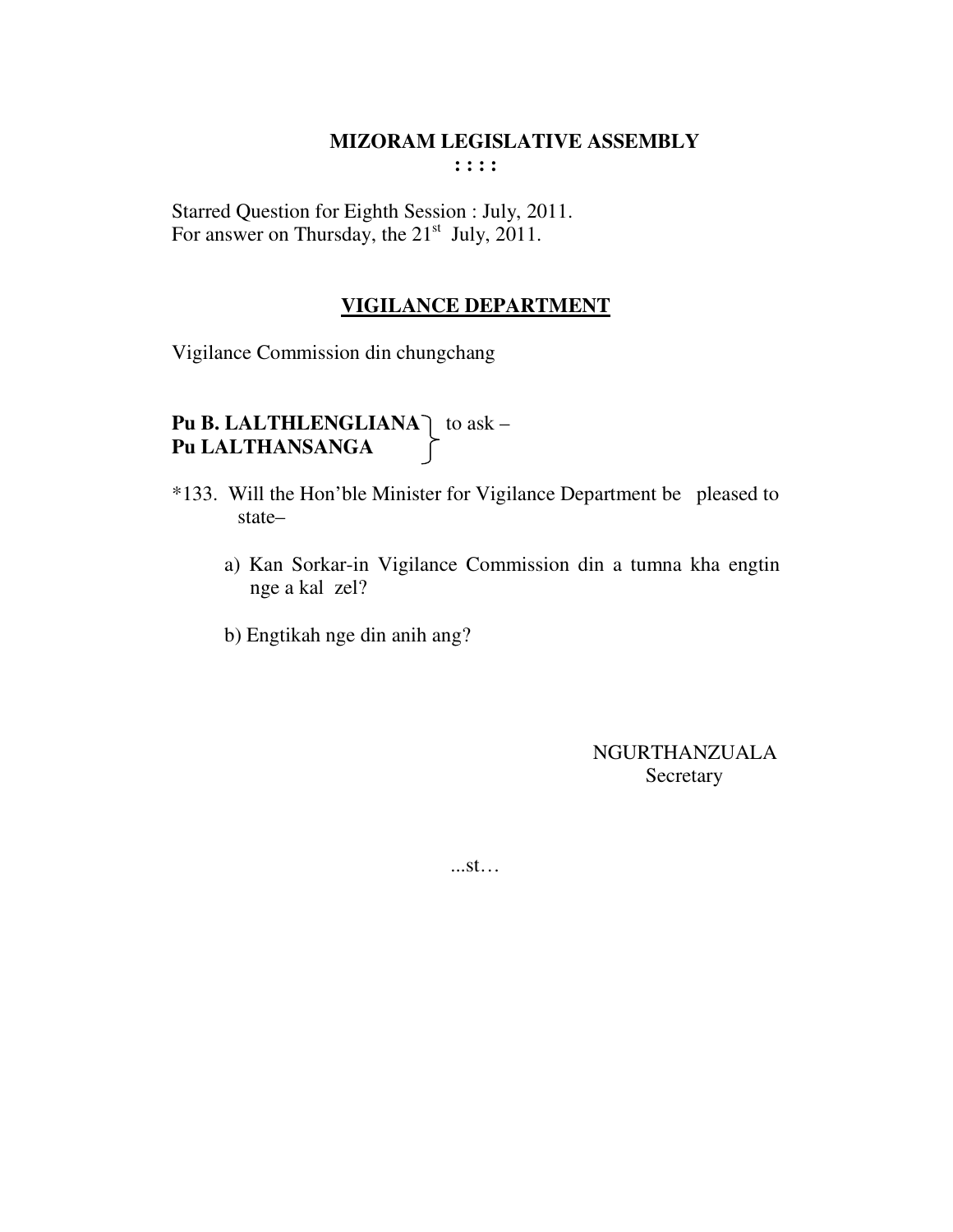Starred Question for Eighth Session : July, 2011. For answer on Thursday, the  $21<sup>st</sup>$  July, 2011.

## RURAL DEVELOPMENT DEPARTMENT

Rural Housing Scheme chungchang

Pu T.T.ZOTHANSANGA to ask -

\*134. Will the Hon'ble Minister for Rural Development Department be pleased to state -

Rural Housing Scheme hnuaiah kum 2010-2011 chhungin pawisa engzatnge dah anih?

> NGURTHANZUALA Secretary

 $...st...$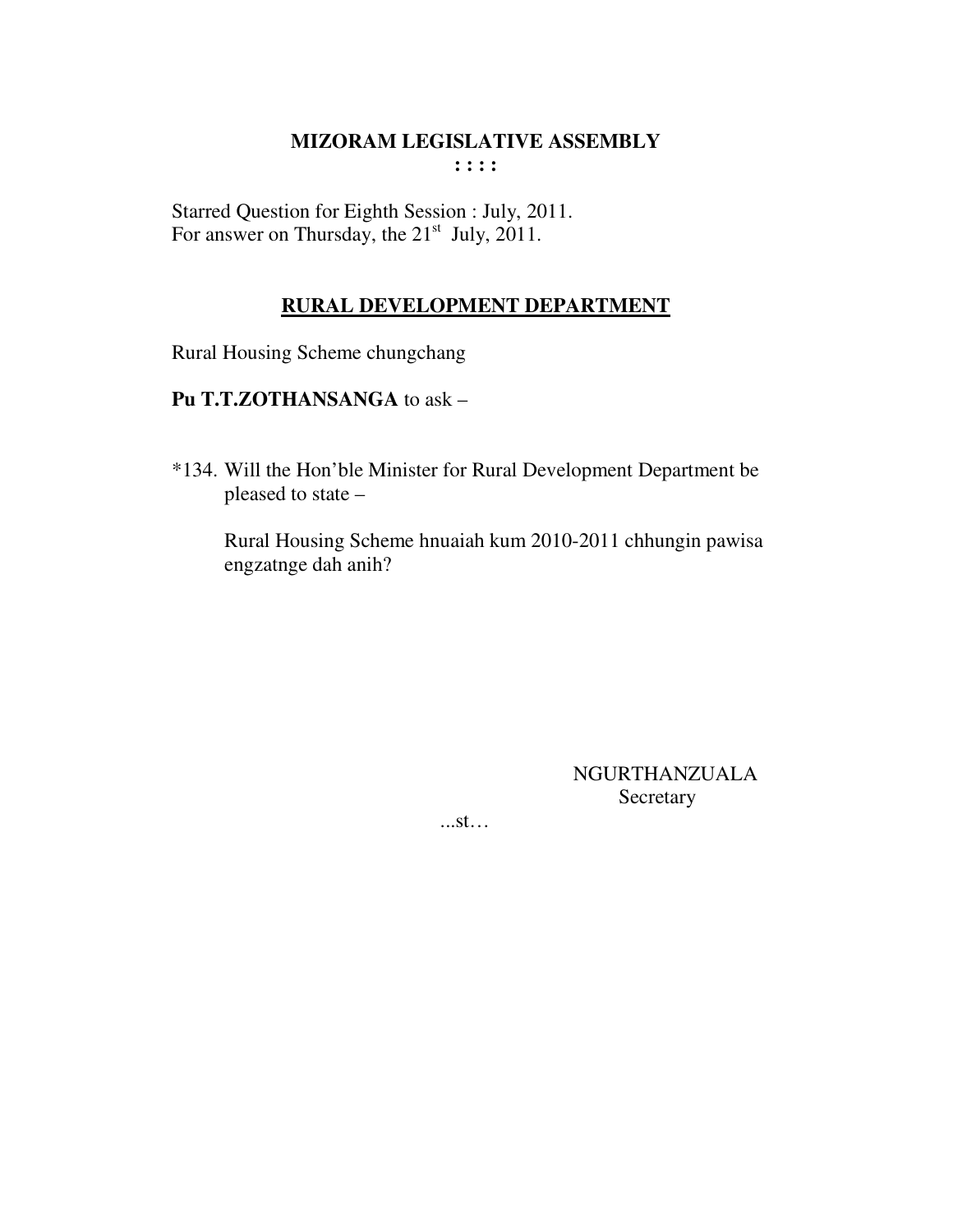Starred Question for Eighth Session : July, 2011. For answer on Thursday, 21<sup>st</sup> July, 2011.

## **SOIL & WATER CONSERVATION DEPARTMENT**

Hmunphiah Godown sak chungchang

Pu K. LIANTLINGA to ask -

- \*135. Will the Hon'ble Minister for Soil & Water Conservation Department be pleased to state
	- a) Hmunphiah chingtute tan khawi hmunah te nge Godown sak a  $nih?$
	- b) Engzatnge sak tum a nih?

NGURTHANZUALA Secretary

 $...st...$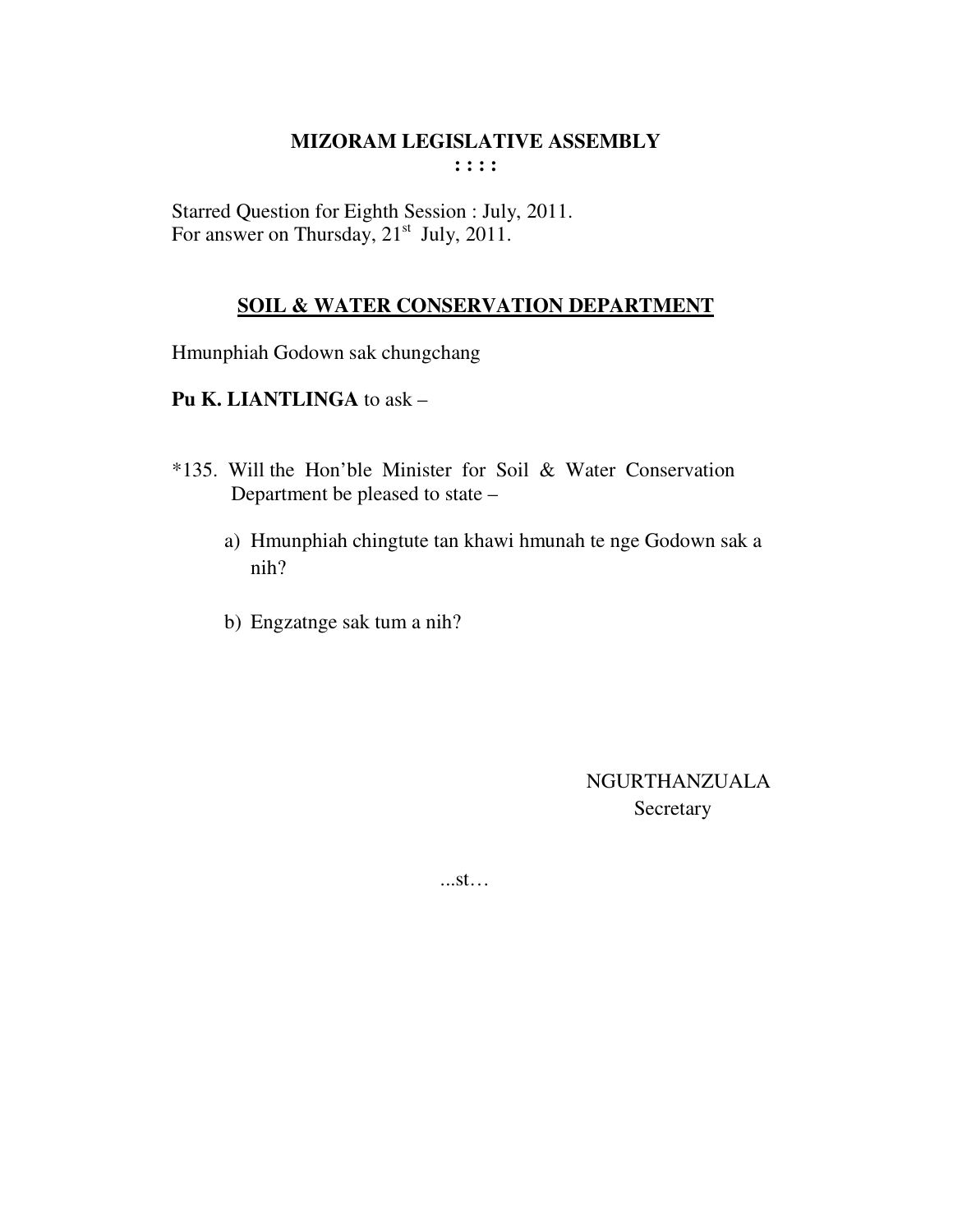Starred Question for Eighth Session : July, 2011. For answer on, Thursday the  $21<sup>st</sup>$  July, 2011.

#### **SPORTS & YOUTH SERVICES DEPARTMENT**

Land Revenue and Settlement Office hlui chungchang.

| Lt. Col. Z.S. ZUALA to ask - | Pu ZODINTLUANGA, Minister   |
|------------------------------|-----------------------------|
|                              | for Sports & Youth Services |
|                              | Department to $reply -$     |

- \*136. Will the Hon'ble Minister for Sports & Youth Services Department be pleased to state –
	- (a) Land Revenue & Settlement Office hlui, Kawltheihuan, Mission Veng ami hi Sports & Youth Services Department hian engtianga sawngbawl zui nge a tum ?
	- (b) Tuna a dinhmun enge ni ?

NGURTHANZUALA Secretary.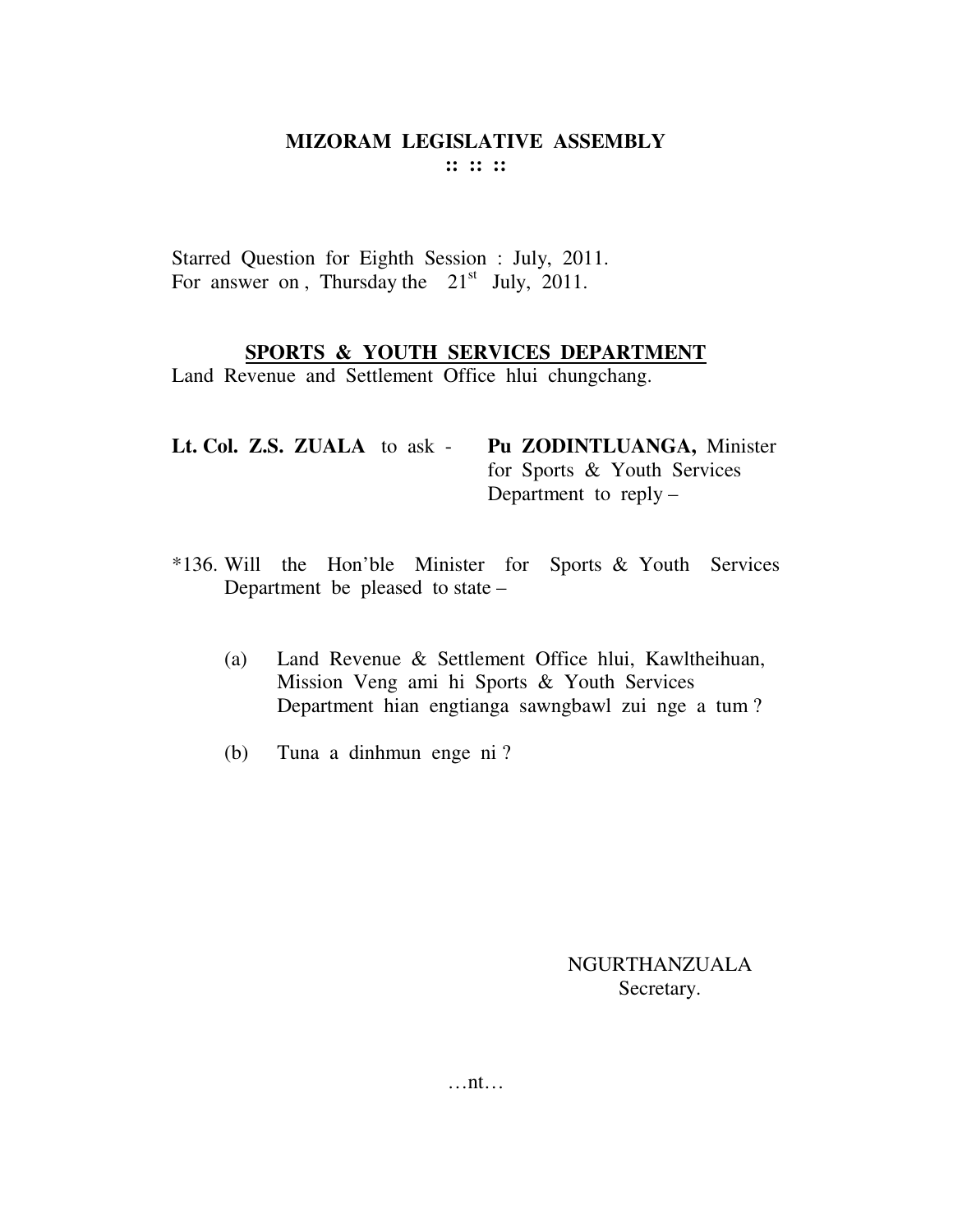Starred Question for Eighth Session : July, 2011 For answer on Thursday, the  $21<sup>st</sup>$  July, 2011.

### **SPORTS & YOUTH SERVICES DEPARTMENT**

Lunglei District chhunga infiamna lama hmasawn dan chungchang.

#### **Pu JOSEPH LALHIMPUIA** to ask –

\*137. Will the Hon'ble Minister for Sports & Youth Services Department be pleased to state –

 Lunglei District chhungah thalaite tan infiamna lama hma kan sawn theihna atan hmalak mek emaw ruahmanna engnge awm?

> NGURTHANZUALA Secretary

\*\*m\*\*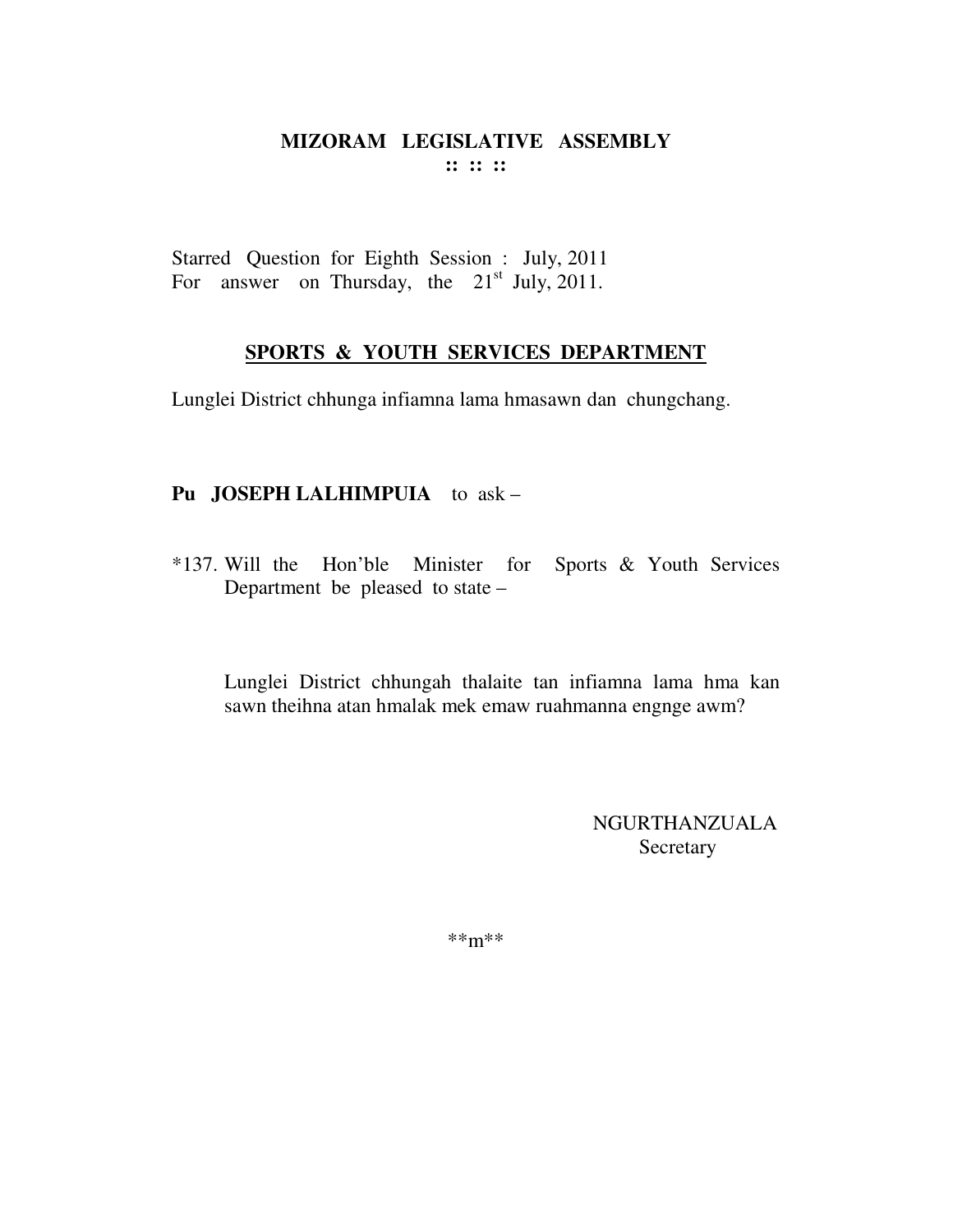Starred Question for Eighth Session : July, 2011 For answer on Thursday, the  $21<sup>st</sup>$  July, 2011.

#### **INDUSTRIES DEPARTMENT**

Subsidy-a bungraw sem chungchang.

#### **Dr. R. LALTHANGLIANA** to ask –

\*138. Will the Hon'ble Minister for Industries Department be pleased to state –

Mistiri bungrua, Puanthuikhawl tun hmaa subsidy-a pek thin ang kha Industry Department hian a la pe chhunzawm em?

> NGURTHANZUALA Secretary

\*\*m\*\*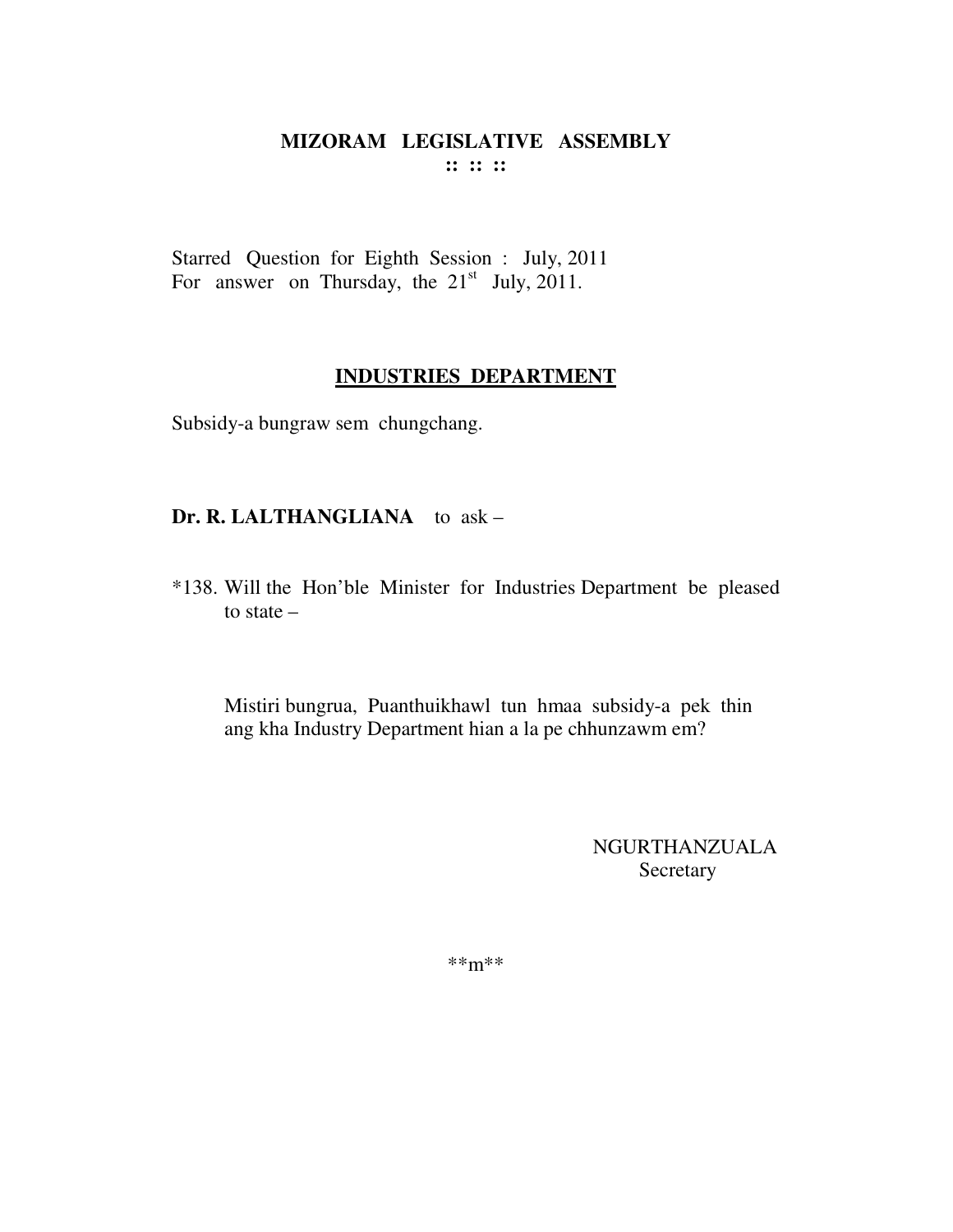Starred Question for Eighth Session : July, 2011. For answer on Thursday, the  $21<sup>st</sup>$  July, 2011.

### **INDUSTRIES DEPARTMENT**

Food Processing Department chungchang

#### Pu K. LIANTLINGA to ask -

- \*139. Will the Hon'ble Minister for Industries Department be pleased to state  $$ 
	- a) Food Processing Department dinna tura ruahmanna kal mek (Proposal) hi Cabinet-in a pawmpui tawh em?
	- b) Food Processing Department dinna tura Draft Proposal Copy hi min pe thei a ngem?

**NGURTHANZUALA** Secretary

 $\dots h\dots$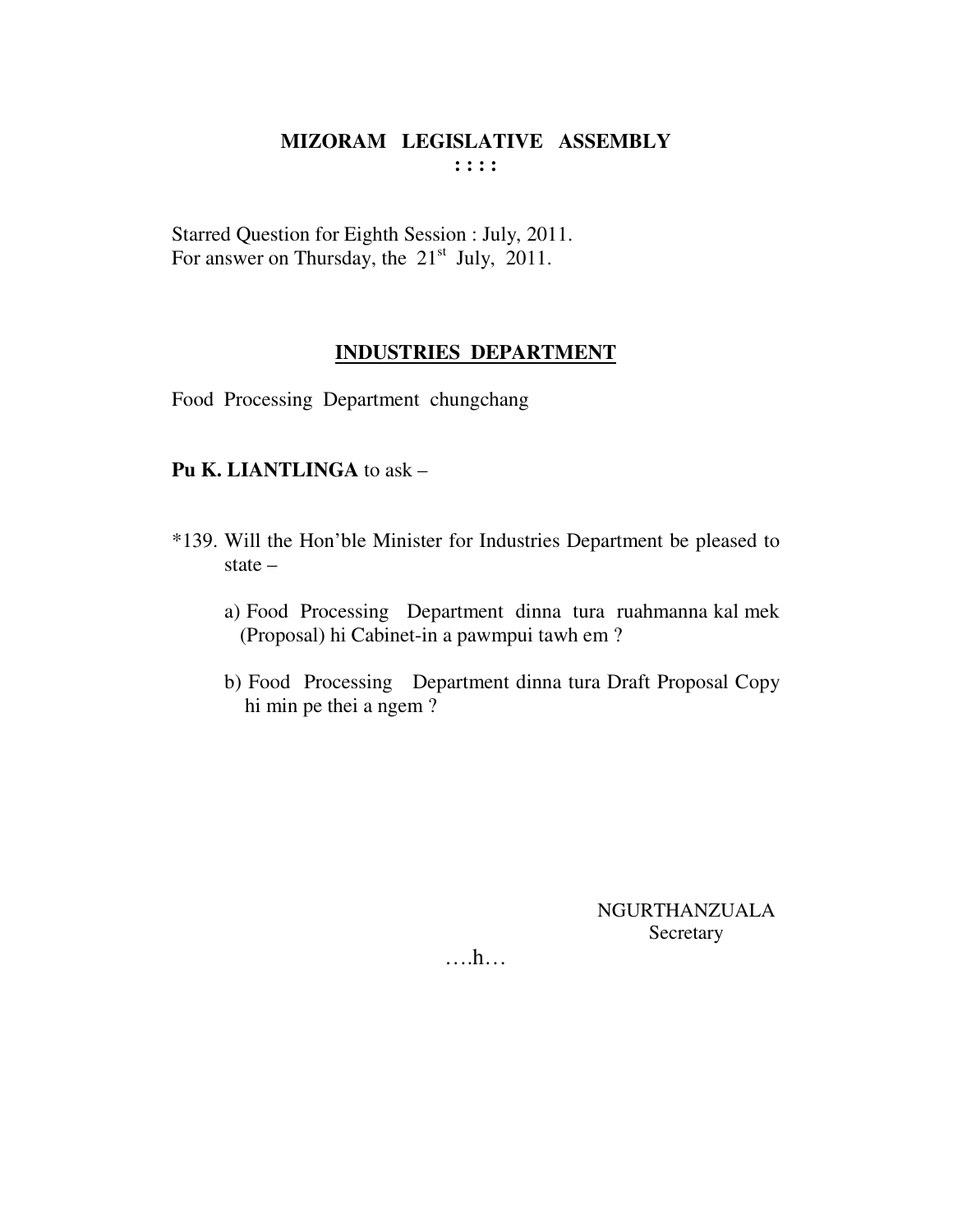Starred Question for Eighth Session : July, 2011. For answer on Thursday, the  $21<sup>st</sup>$  July, 2011.

### **PUBLIC WORKS DEPARTMENT**

Kawng siamthat chungchang.

### **Pu LALDUHOMA** to ask –

- \*140. Will the Hon'ble Minister for Public Works Department be pleased to state –
	- a) Chawlhhmun Tlang lungdawh Thlanmual Ropaiabawk kawng atan hian sum ruahman a awm em? A awm chuan engzatnge? Black top tum a ni em?
	- b) Sairang kawngpui atanga Sahuan inkar kawng hi repair tum a ni em?
	- c) Social Guidance Agency panna kawng hi siam that sak tum a ni em?

NGURTHANZUALA Secretary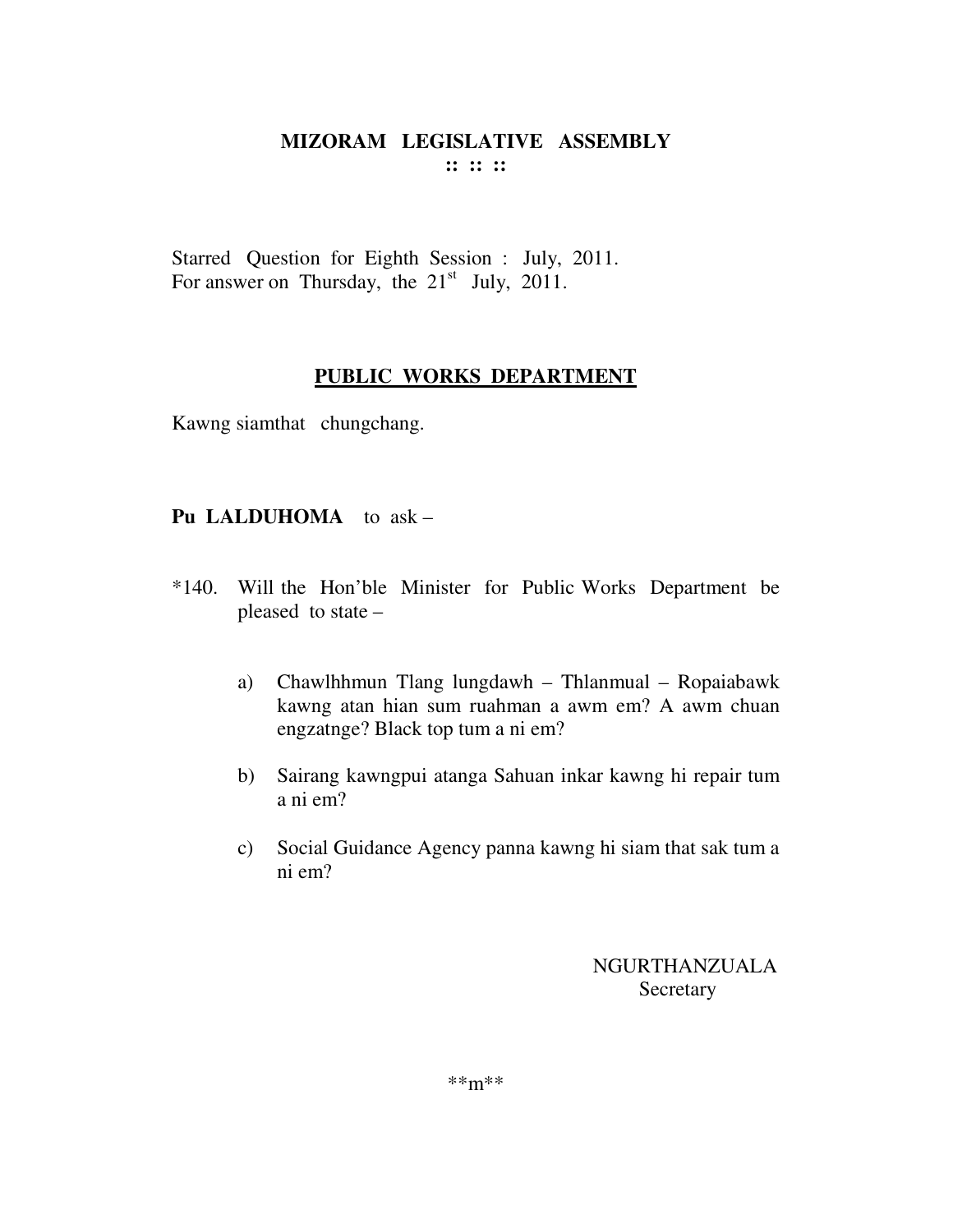Starred Question for Eighth Session : July, 2011 For answer on Thursday, the  $21<sup>st</sup>$  July, 2011.

#### **PUBLIC WORKS DEPARTMENT**

Tuipui – Darzokai lei dawh chungchang.

#### **Pu JOHN SIAMKUNGA** to ask –

- \*141. Will the Hon'ble Minister for Public Works Department be pleased to state –
	- (a) Tuipui Darzokai Lei suspension bridge, 2.25 crore lai senna tur, tuna NLCPR 2010-2011 a Serial No. 28-a awm mek hi engtikah nge sanction anih anga, Lei hi dawh anih ang?
	- (b) Tuipui Darzokai Lei, RCC bridge tura duan, 47 crore lai senna tur proposal kha DPR siam a ni tawh em? Enge a thlen chin?

NGURTHANZUALA Secretary

\*\*m\*\*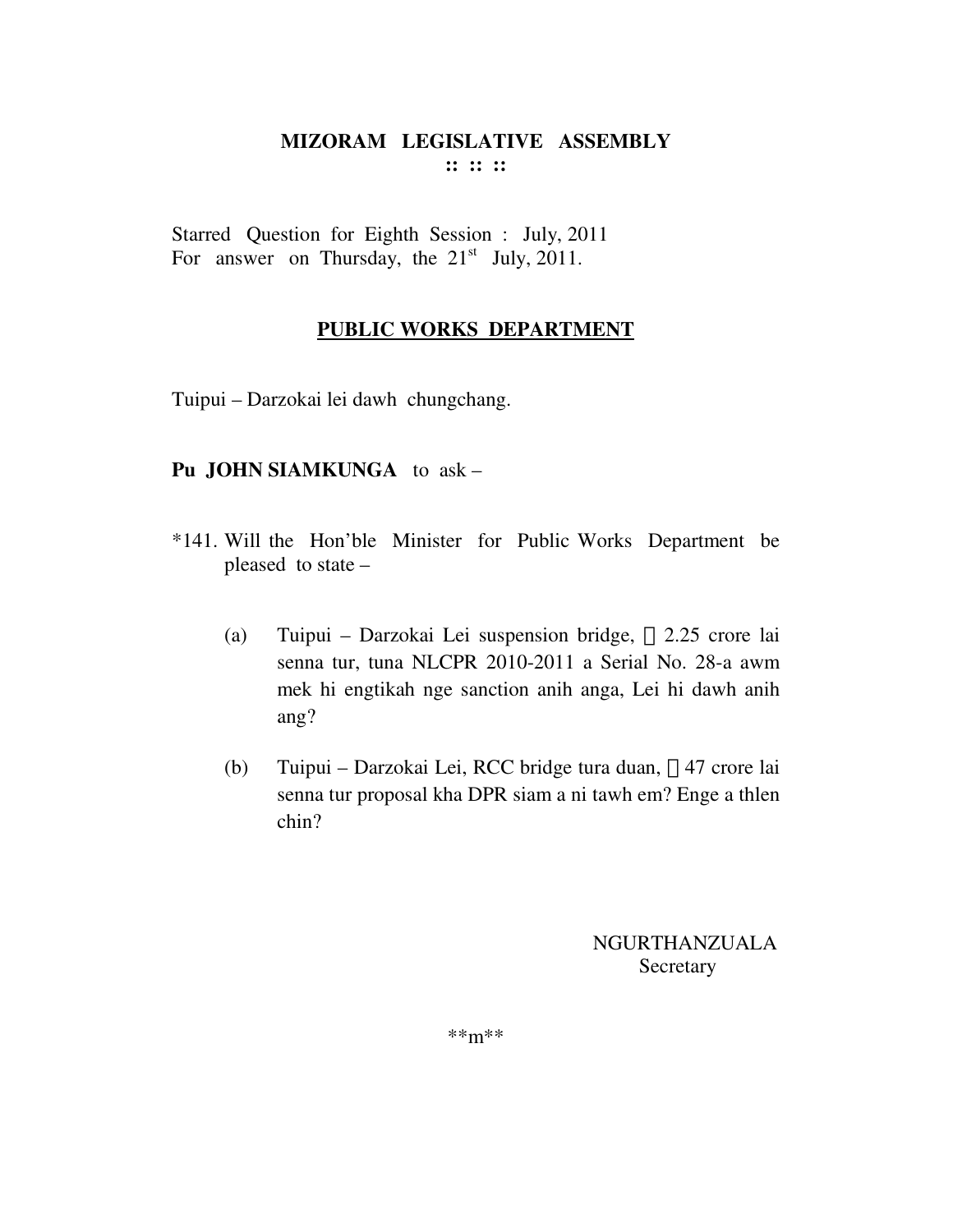Starred Question for Eighth Session : July, 2011. For answer on Thursday, the  $21<sup>st</sup>$  July, 2011.

#### **PUBLIC WORKS DEPARTMENT**

Biate – N. Vanlaiphai kawng chungchang

#### **Pu LALTHANSANGA** to ask –

- \*142. Will the Hon'ble Minister for Public Works Department be pleased to state –
	- a) Biate to N. Vanlaiphai kawng siam nan hian sanction engzatnge hmuh a nih ?
	- b) Eng hun chhunga zawh tur nge a nih ?
	- c) Tu nge a contractor ?

NGURTHANZUALA **Secretary** 

….h…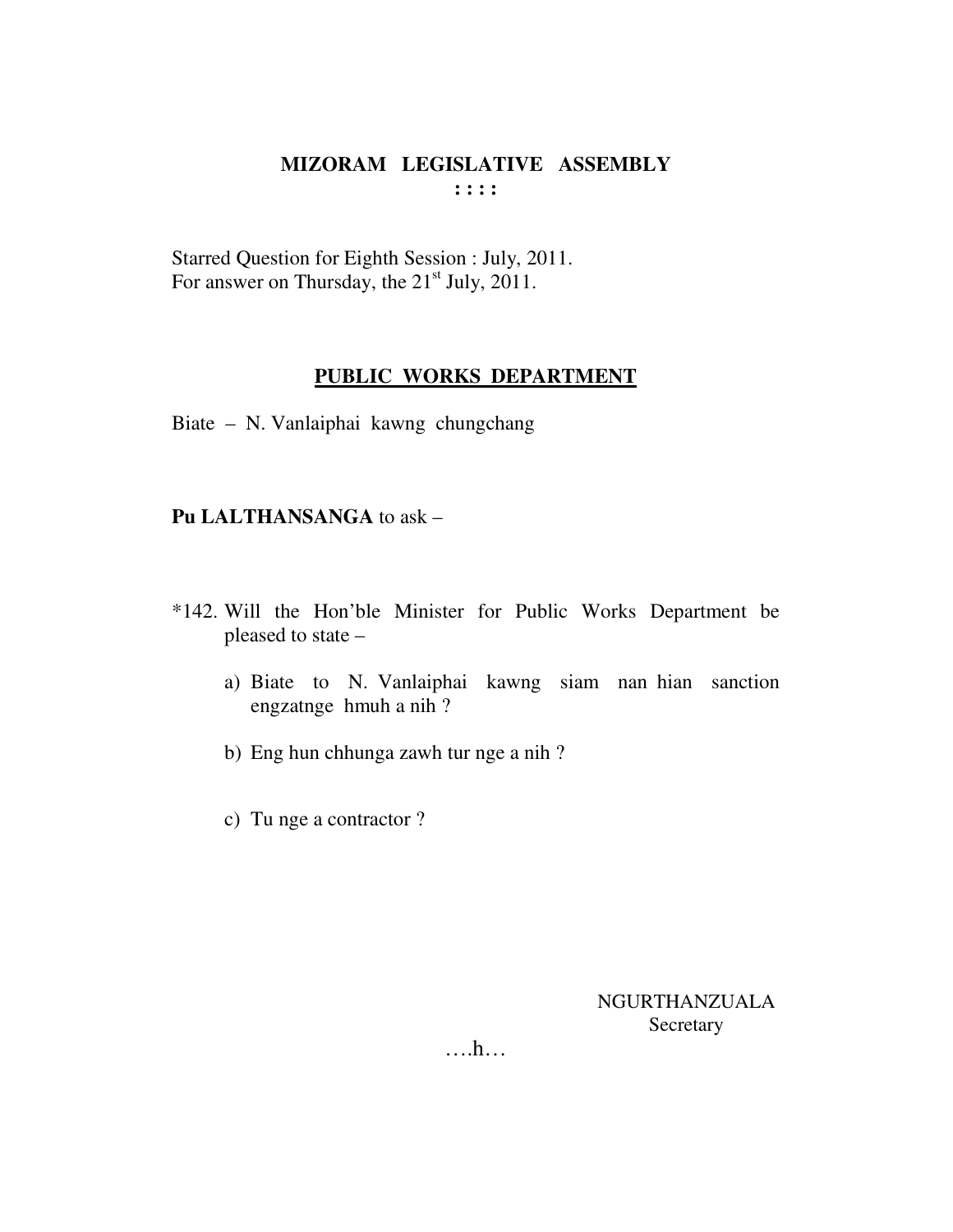Starred Question for Eighth Session : July, 2011 For answer on Thursday, the  $21<sup>st</sup>$  July, 2011

# **PUBLIC WORKS DEPARTMENT**

National Highway kawngin ram a tihchhiat sakte chungchang -

# **Pu LALDUHOMA** to ask –

\*143. Will the Hon'ble Minister for Public Works Department be pleased to state –

> National Highway kawngin Mizoram Sorkar-in LSC a pek ram neitute ram a tihchhiat sak, Bairabi lui leh Cachar (Assam) inkara mite hi Compensation pek an ni ve dawn em ?

> > NGURTHANZUALA Secretary.

\*\*\*v\*\*\*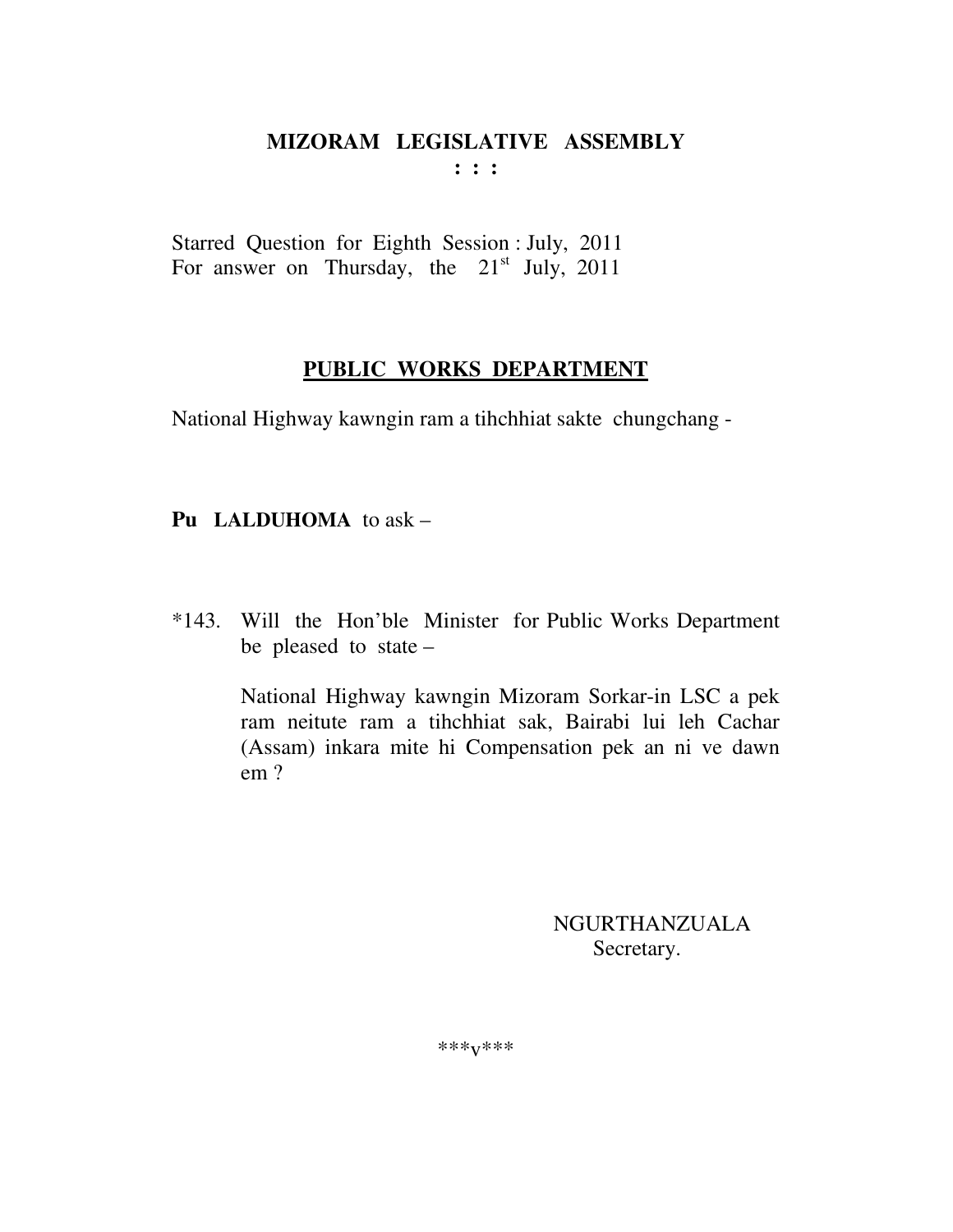# **MIZORAM LEGISLATIVE ASSEMBLY**

**: : :** 

Starred Question for Eighth Session : July, 2011 For answer on Thursday, the  $21<sup>st</sup>$  July, 2011

### **SPORTS & YOUTH SERVICES DEPARTMENT**

Indoor Stadium sak chungchang –

# **Pu B. LALTHLENGLIANA** to ask –

- \*144. Will the Hon'ble Minister for Sports & Youth Services Department be pleased to state –
	- (1) Mualpui-a Rajiv Gandhi Stadium sak mek saw engtikahnge zawh a nih ang ?
	- (2) Pitarte tlang, Republic venga Indoor Stadium sak mek khu engtikahnge zawh a nih ang ?

 NGURTHANZUALA Secretary.

\*\*\*v\*\*\*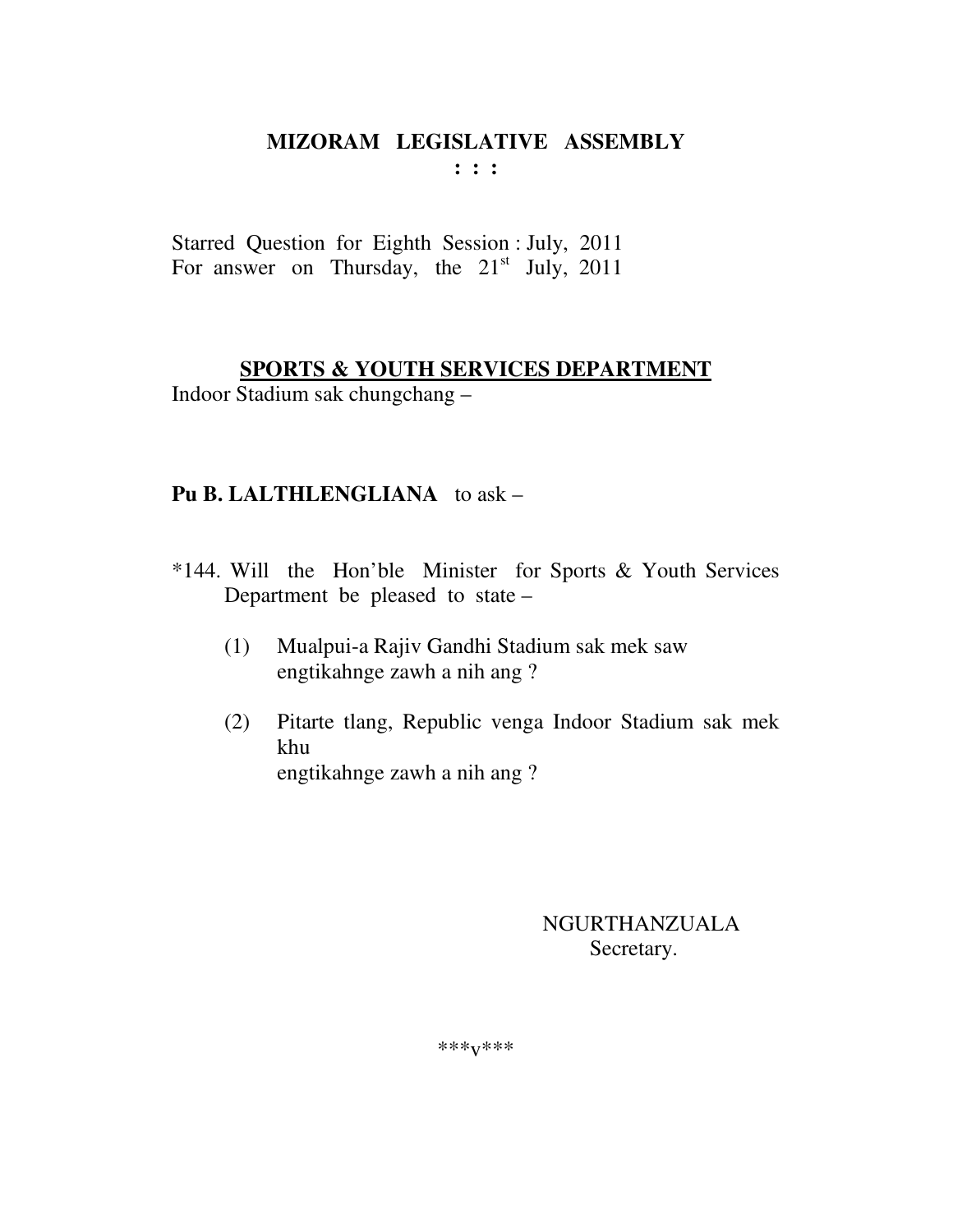Starred Question for Eighth Session : July, 2011. For answer on Thursday, the  $21<sup>st</sup>$  July, 2011.

#### **PUBLIC WORKS DEPARTMENT**

Farkawn – Thekte kawng chungchang

#### **Pu B. LALTHLENGLIANA** to ask –

\*145. Will the Hon'ble Minister for Public Works Department be pleased to state –

 Farkawn to Thekte kawng BRTF kuta hlan hi hna tan turin Tender koh tawh a ni em? Ni ta se –

- 1) Engzat estimate nge?
- 2) Tunge Contractor?
- 3) Thekte to Khuangthing via Thekpui kawng hi laih ve tum a ni ang em?

NGURTHANZUALA Secretary

...st…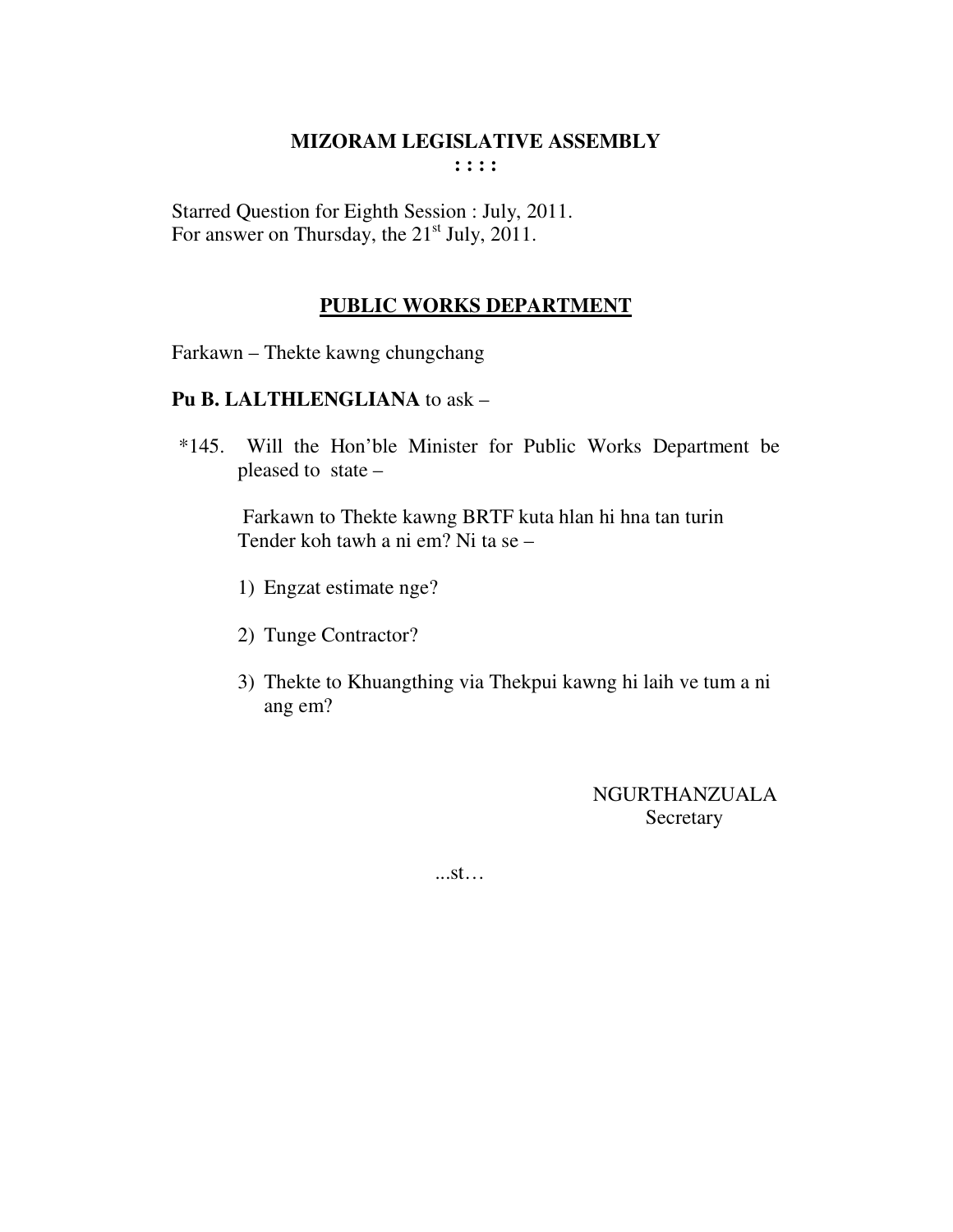Starred Question for Eighth Session : July, 2011. For answer on Thursday, the 21<sup>st</sup> July, 2011.

#### **INDUSTRIES DEPARTMENT**

Consent to operate chungchang

#### Pu T.T. ZOTHANSANGA to ask -

\*146. Will the Hon'ble Minister for Industries Department be pleased to state  $-$ 

Mizoram-a Oil & Natural Gas zawngtuten MPCB atangin "Consent to Operate" an nei tawh em ?

> NGURTHANZUALA Secretary

 $\dots$ h $\dots$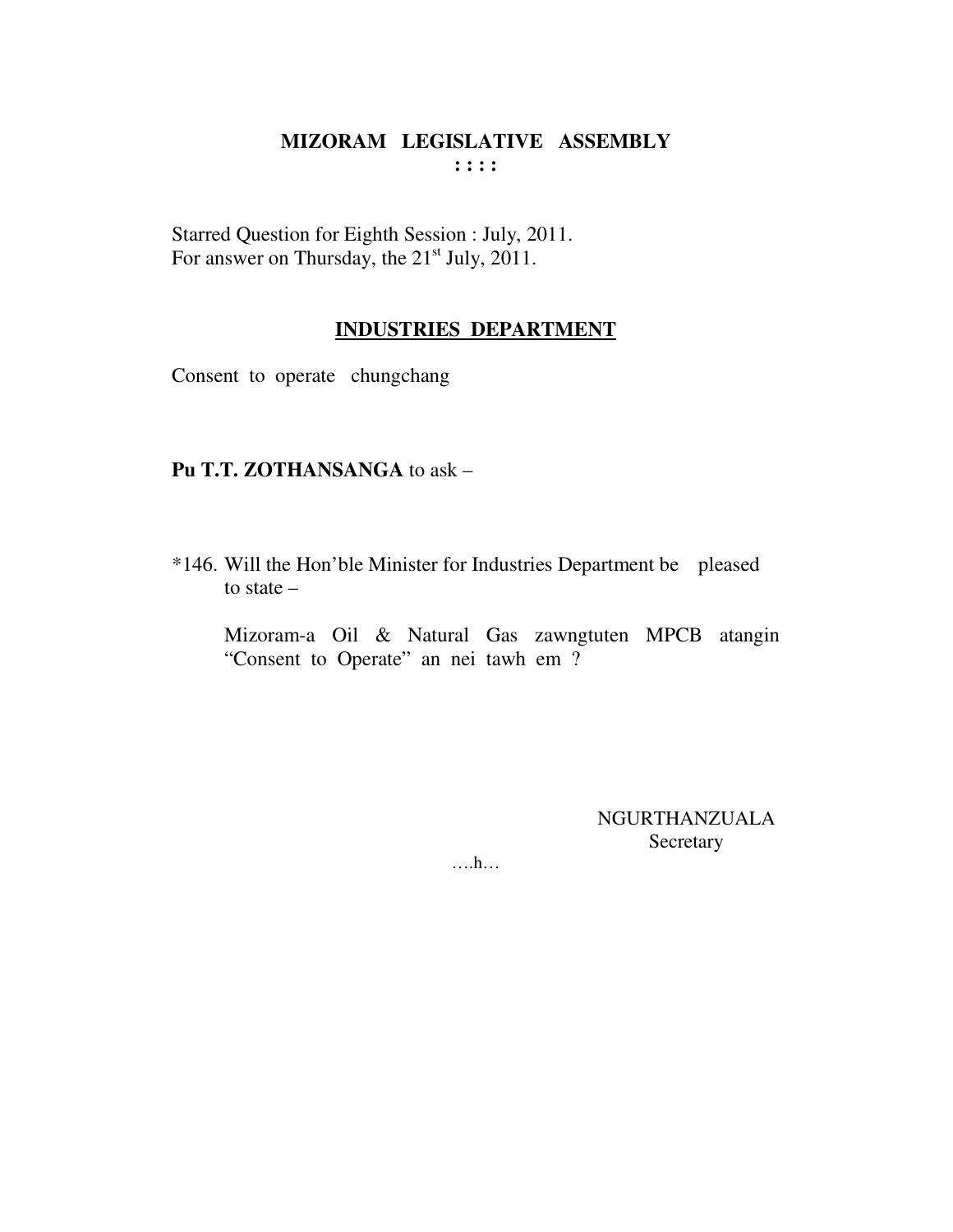Starred Question for Eighth Session : July, 2011 For answer on Thursday, the  $21<sup>st</sup>$  July, 2011.

### **RURAL DEVELOPMENT DEPARTMENT**

BRGF Guideline chungchang.

## **Pu C. RAMHLUNA** to ask –

- \*147. Will the Hon'ble Minister for Rural Development Department be pleased to state –
	- (a) BRGF hi Guidelines Government of India in a siam ang hian kan thawk ang tih ni reng si, vawiin thlenga la tih ni si lo hi enge a chhan?
	- (b) Eng hunah nge guidelines ang hian thawh tir an nih theih ang?
	- (c) BRGF a nih ang ngei hian Village Council te hian thawh hlan an nghakhlel hle tih hi Sorkar-in a hria em?

NGURTHANZUALA **Secretary**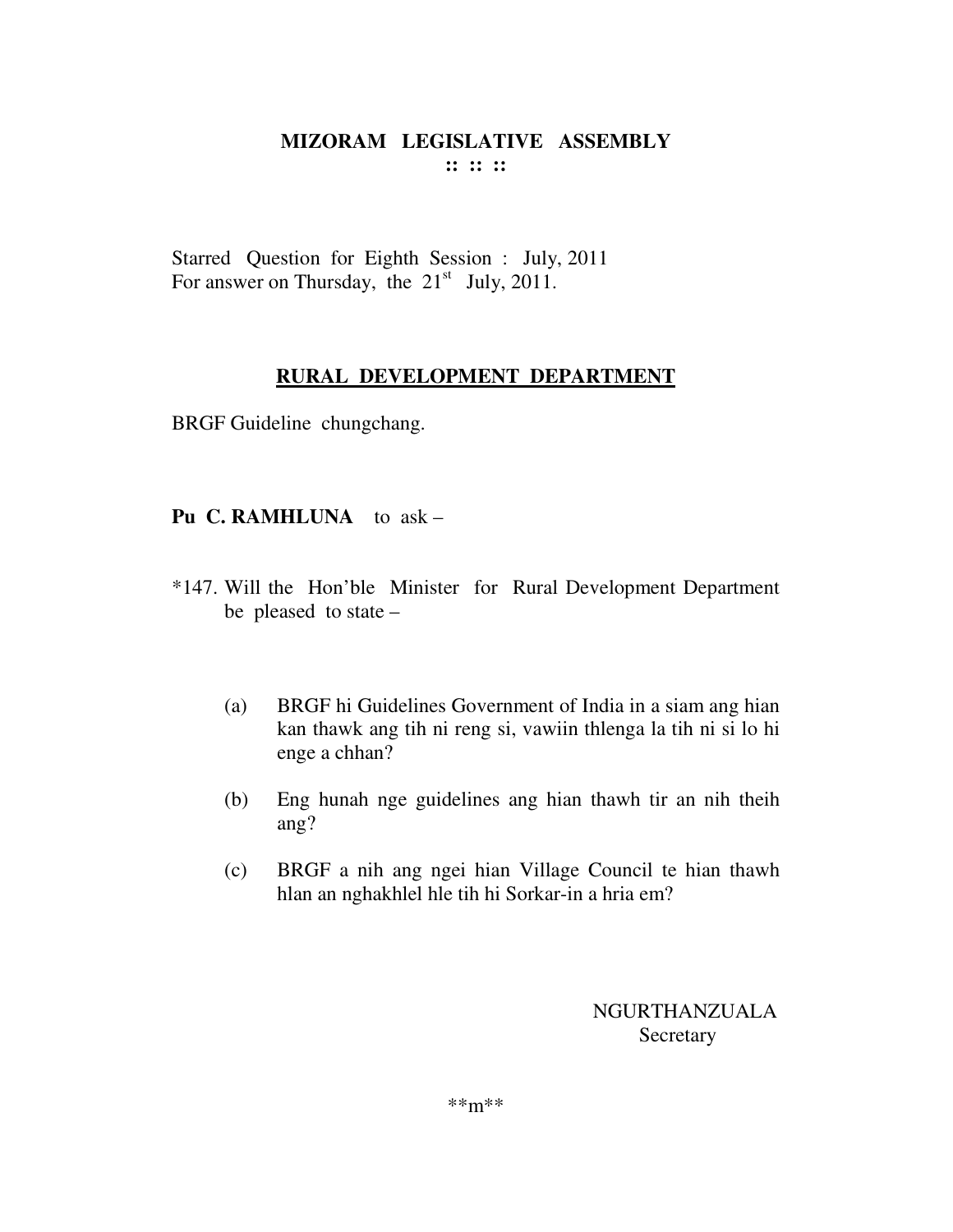Starred Question for Eighth Session : July, 2011. For answer on Thursday, the  $21<sup>st</sup>$  July, 2011.

#### **SPORTS & YOUTH SERVICES DEPARTMENT**

Catch them young Programme chungchang.

#### **Pu T.T. ZOTHANSANGA** to ask -

- \*148. Will the Hon'ble Minister for Sports & Youth Services Department be pleased to state –
	- (a) Catch them young Programme hi engtik atangin nge tan a nih ?
	- (b) Khawi District ah te nge hma lak a nih ?
	- (c) District dangah te chhunzawm zel tumna a awm em ?
	- (d) Hlawhtlinna leh hmasawnna hmuh tur a awm em ?

NGURTHANZUALA Secretary.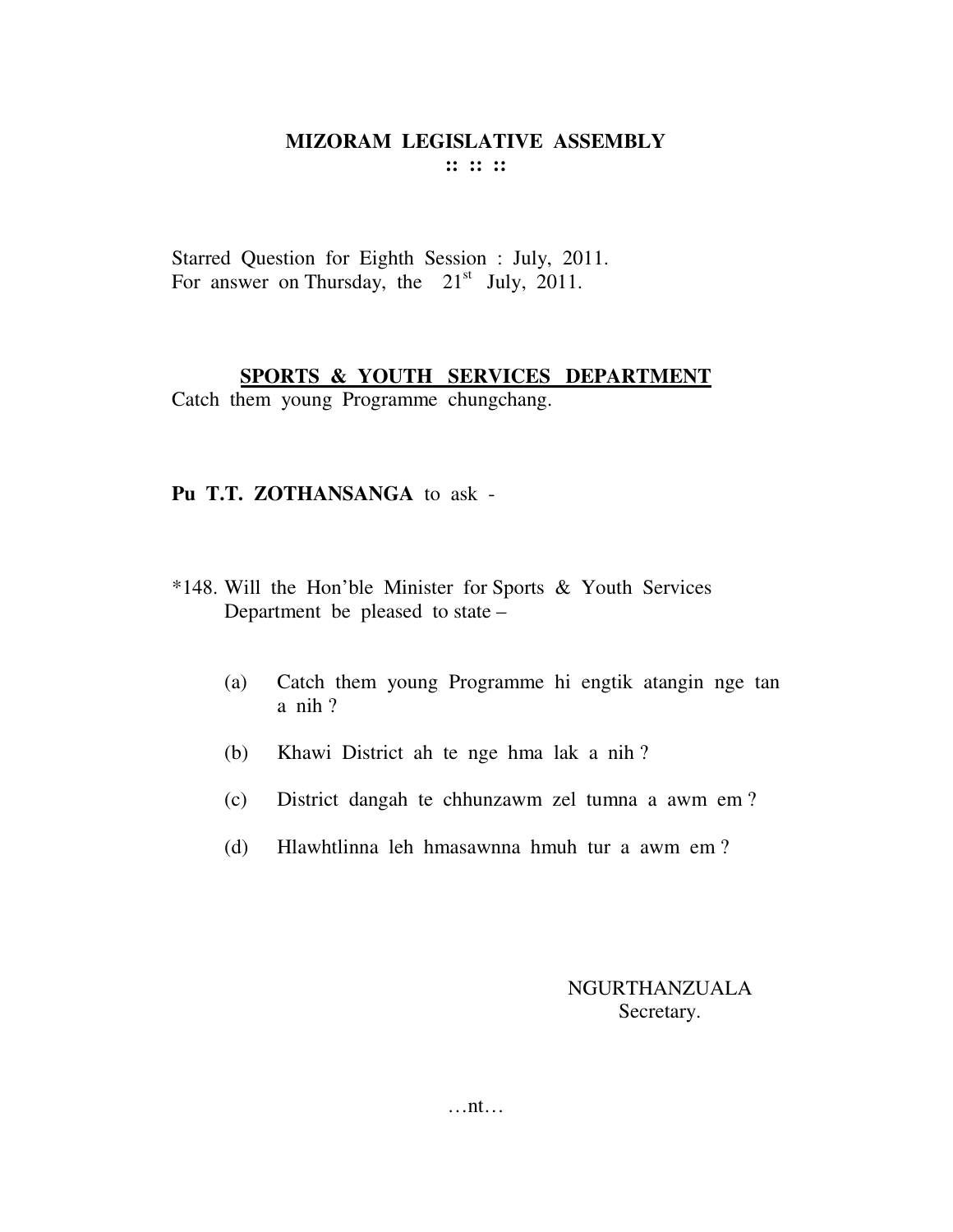Starred Question for Eighth Session : July, 2011. For answer on Thursday, the  $21<sup>st</sup>$  July, 2011.

#### **INDUSTRIES DEPARTMENT**

Steel Industry din chungchang

#### **Pu C. RAMHLUNA** to ask –

\*149. Will the Hon'ble Minister for Industries Department be pleased to state –

a) Mizoram-ah hian Steel Industry din tumna a awm em ?

b) Awm ni ta se tute nge din ang ? A Project Cost nen ?

- c) Khawilaiah nge din tum a nih ?
- d) A raw-material hi khawi atangin nge an hmuh ang ?

NGURTHANZUALA Secretary

….h…